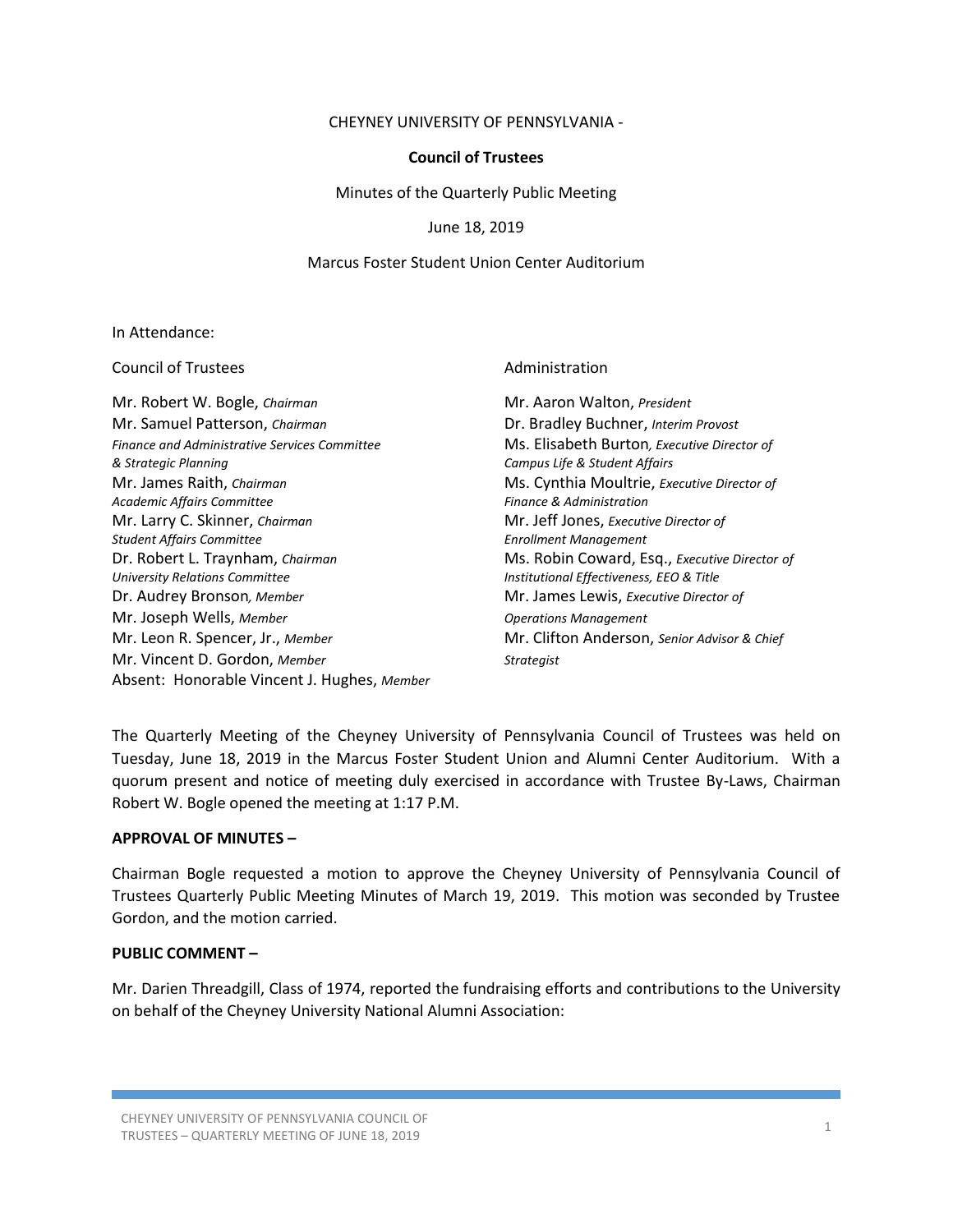| Total:                              | \$65,000 |
|-------------------------------------|----------|
| High School Dual Enrollment program | \$20,000 |
| Archives Restoration                | \$20,000 |
| The Resurgence                      | \$25,000 |

Mr. Junious Stanton, Class of 1969, thanked President Walton and Ms. Ramona Dixon for their assistance with the 50<sup>th</sup> Anniversary Celebration of the Class of 1969.

## **PRESIDENT'S REPORT**

President Walton announced that the University's fiscal year ends on June 30, 2019 and significant progress has been made in several campus areas. President Walton highlighted a few of the strategic priorities based upon their long-term significance:

*Financial Aid Legacy Issues - HCM2 and Program Review* –

 The University will have submitted six reports with less than a 10% error rate by October 2019. Regarding Program Review, the University has submitted all required documentation to the U.S. Department of Education and await their calculation of the University's estimated liability.

*Enrollment Management -* President Walton introduced Mr. Jeff Jones, Executive Director of Enrollment Management, to provide an overview of the progress in this area. Mr. Jones reported the following

- 2019 deposits are up by 2,188 percent over prior years; this percentage includes transfer students and Summer Bridge participants.
- The University has 45-50 international students registered for the fall semester.

*Campus Facilities* – President Walton introduced Mr. James Lewis, Executive Director of University Operations, to provide an update on campus facilities. Mr. Lewis reported the following:

- The renovation work in Burleigh Hall and Biddle Hall, due to water damage, is near completion.
- Emlen Hall renovations are complete and will open for student occupancy in the fall. If necessary, additional beds will be added.
- Architects are finalizing the plans for Browne Hall, which is slated for renovation as a welcome center and museum.

*Rebranding -* President Walton introduced Mr. Clifton Anderson, Executive Consultant and Chief Strategist, to provide an overview of rebranding activities. Mr. Anderson reported the following:

- The University has made significant progress in terms of changing the narrative, rebranding and promoting the message of the University. Strategic highlights include:
	- A compelling education model that highlights the University's vision and core values.
	- New and knowledgeable leadership and staff dedicated to Cheyney students.
	- Student success and faculty excellence.
	- Private and public partnerships with career-minded curriculum for Cheyney students.
	- New sources of non-traditional income.
	- Recruitment improvements that attract a dynamic student body.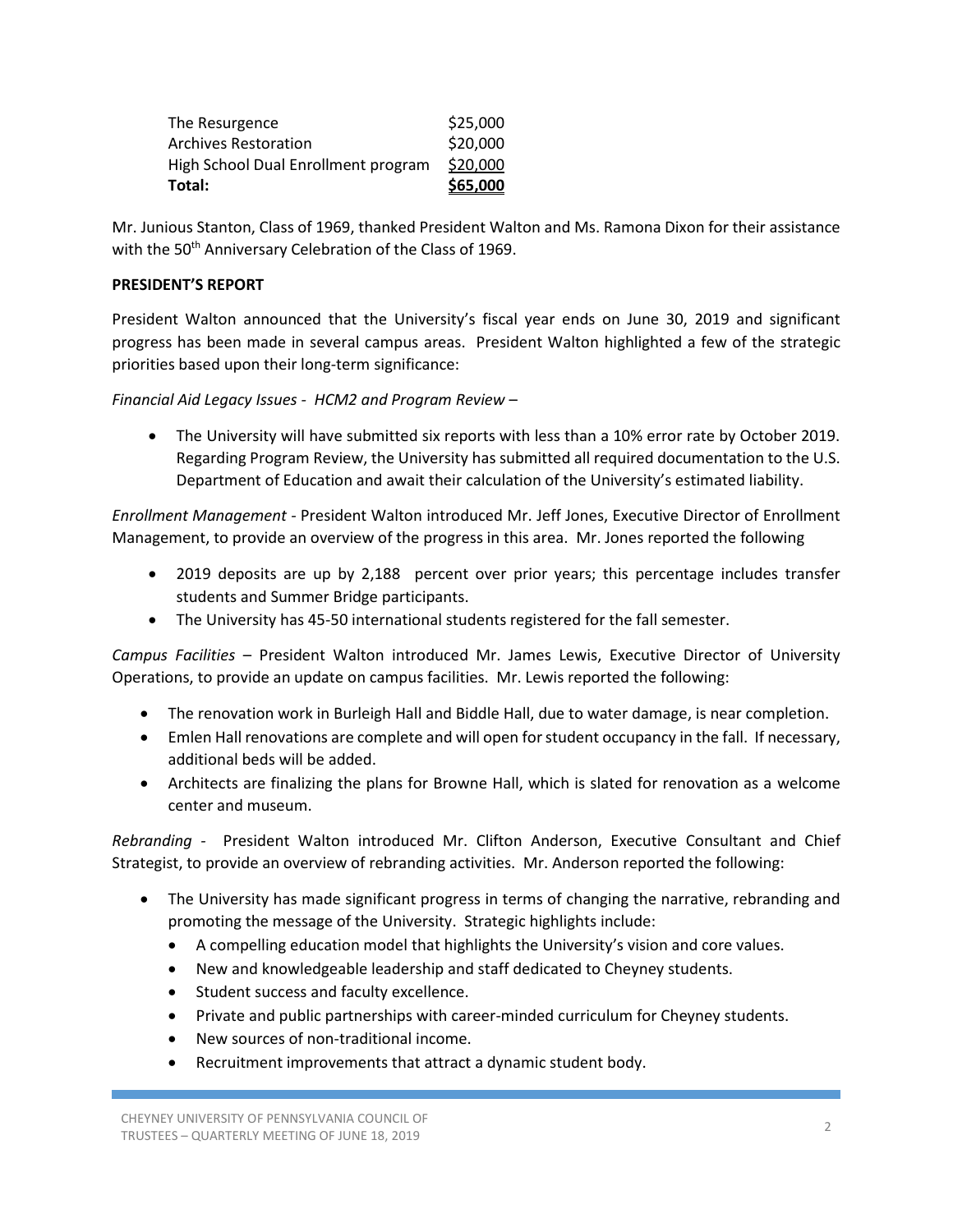- The February launch of the new Cheyney website, which has generated increased traffic and a positive response from faculty, staff, students and alumni.
- The "Cheyney Made" brand is used in recruitment efforts.
- The public relations firm, Ceisler Media, is handling strategic communications for the University. The February press conference President Walton hosted with business partners in the Science Center generated positive media coverage.
- A campaign that highlights successful "Cheyney Made" alumni.
- The Resurgence and overall support from the Alumni Association ensures that the University has a positive story to tell and positions the University as an investment.

*Athletics -* President Walton introduced Robin Coward, Esquire, Executive Director of Institutional Effectiveness and Title IX, to provide an overview of athletics. Ms. Coward reported the following:

- On April 29, 2019, the Annual Senior Athletic Banquet and Awards Ceremony was held. 12 graduating seniors received letter jackets in recognition of their collective athletic achievements.
- Steps are underway to complete game rosters for a 26-game season for the Men's and Women's Basketball Teams, as well as a 12-game season for Women's Volleyball.
- On June 21, 2019, the United States Collegiate Athletic Association (USCAA) will meet with University officials regarding joining the conference.

# *Fundraising –*

 President Walton shared his optimism regarding the University reaching its short-term fundraising goal by June 30, 2019 in the amount of \$4 million, and the long-term inclusive goal of \$10 million by November 30, 2019. The achievement of these goals will help position the University toward long-term financial stability, which is the final requirement of Middle States accreditation.

# *Other Announcements –*

- President Walton stated that the next Middle States report is due August 15, 2019. An onsite review team visit will be held September 9-10, 2019.
- Cheyney University's Homecoming Celebration will be held on October 5, 2019.

# **REPORTS OF THE STANDING COMMITTEES -**

## *Academic Affairs Committee*

Trustee James Raith, Chair of the Academic Affairs Committee, introduced Dr. Bradley Buchner, Interim Provost, to present his report.

Dr. Buchner announced that the following faculty members were awarded tenure:

- Professor Norbert Ebisike
- Professor Tamika Thomas
- Professor Herbert Black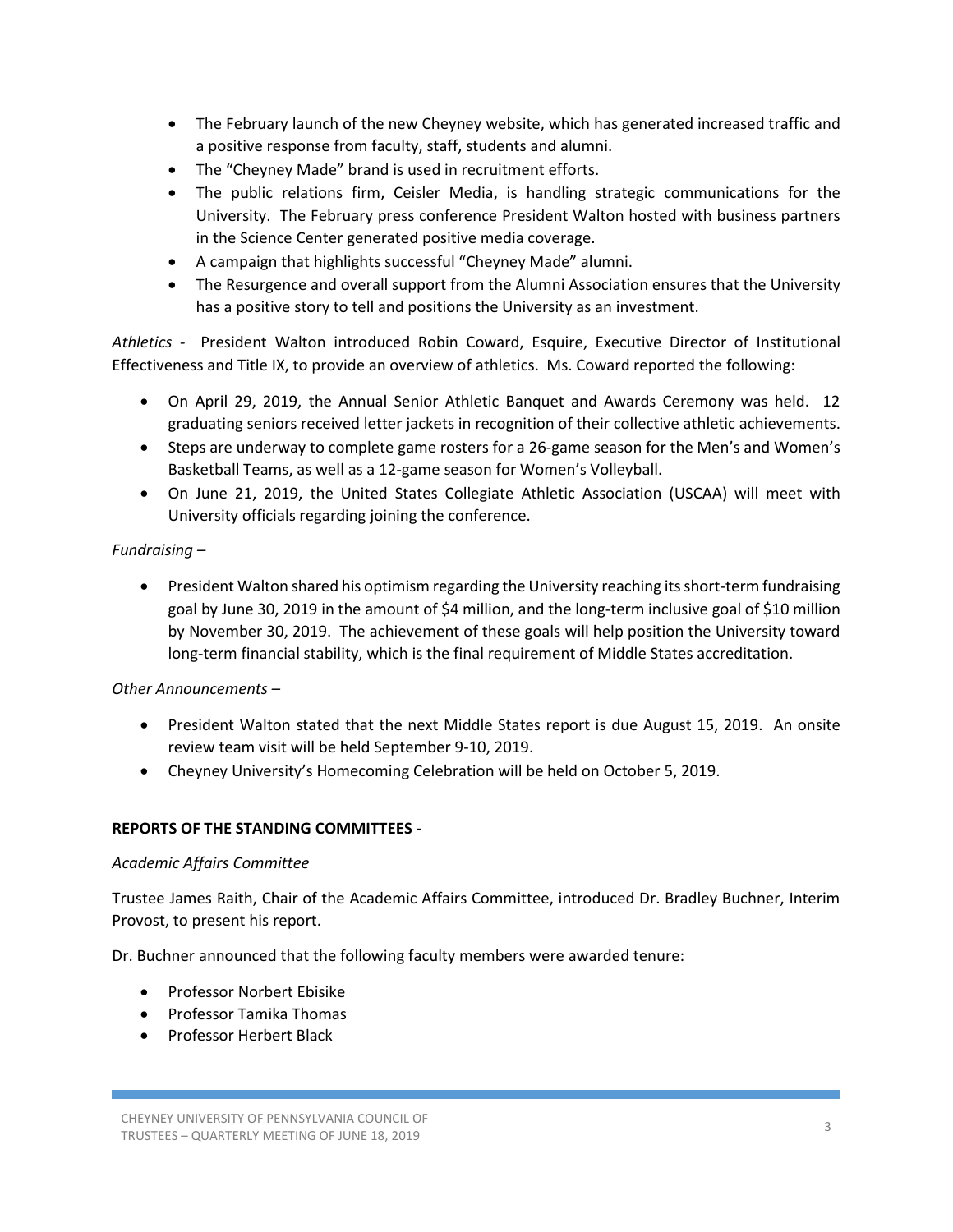Information Item No. 1: Summer and Fall 2019 Schedules. Dr. Buchner announced that 73% of the University's continuing students have registered. 32 students are registered for the Summer Bridge program.

Information Item No. 2: Academic Affairs Council. Dr. Buchner announced that the Council has moved to a SharePoint process as an efficient way to handle the petition process.

Information Item No. 3: Center for Instructional Design and Digital Innovation. Dr. Buchner reported that 16 faculty members participated in an "iPads in Higher Ed" workshop. Further discussion ensued.

Information Item No. 4: Library. Dr. Buchner reported that library expanded hours are as follows: M-W – 10:00 A.M. – 8:00 P.M.; TH-F - 8:30 A.M. – 5:00 P.M.; Saturday and Sunday – 12:00 P.M. to 5:00 P.M. Further discussion ensued.

## *Finance and Administration*

Chairman Bogle introduced Ms. Cynthia Moultrie, Executive Director of Finance and Administration, to present her report.

Action Item No. 1: Purchase Orders and Contracts in Excess of \$9,999.99. Chairman Bogle requested a motion to approve the purchase orders and contracts in excess of \$9,999.99. This motion was seconded by Trustee Traynham, and the motion carried.

Action Item No. 2: Approval of FY 2019-2020 Fees, Dormitory, and Meal Plans. Chairman Bogle requested a motion to approve the FY 2019-2020 Fees, Dormitory and Meal Plans. This motion was seconded by Trustee Spencer, opposed by Trustee Traynham, and the motion carried.

Information Item No. 1: Year-to-Date Actuals vs. Budget – Through April 2019; Other Revenues Update and Expense Comparison. Ms. Moultrie provided an overview of budget plans and projections. Further discussion ensued.

Information Item No. 2: Vanguard Scholarship Endowment Fund and The Philadelphia Foundation. Ms. Moultrie provided an overview of statement and endowment details as of March 31, 2019. Further discussion ensued.

## *University Relations*

Trustee Robert Traynham, Chair of the University Relations Committee, introduced Ms. Cynthia Moultrie, Executive Director of Finance and Administration, to present her report.

Information Item No. 1: University Grants and Contracts Report – July 1, 2018-May 31, 2019. Ms. Moultrie provided an overview of the summary of grants, contracts and receipts through May 31, 2019.

Information item No. 2: University Donations Report – July 1, 2018-May 31, 2019. Ms. Moultrie provided an overview of the donations received by the University through May 31, 2019.

Information Item No. 3: The Cheyney Foundation Fundraising Report – July 1, 2018-May 31, 2019. Ms. Moultrie provided an overview of the summary of gifts through May 31, 2019.